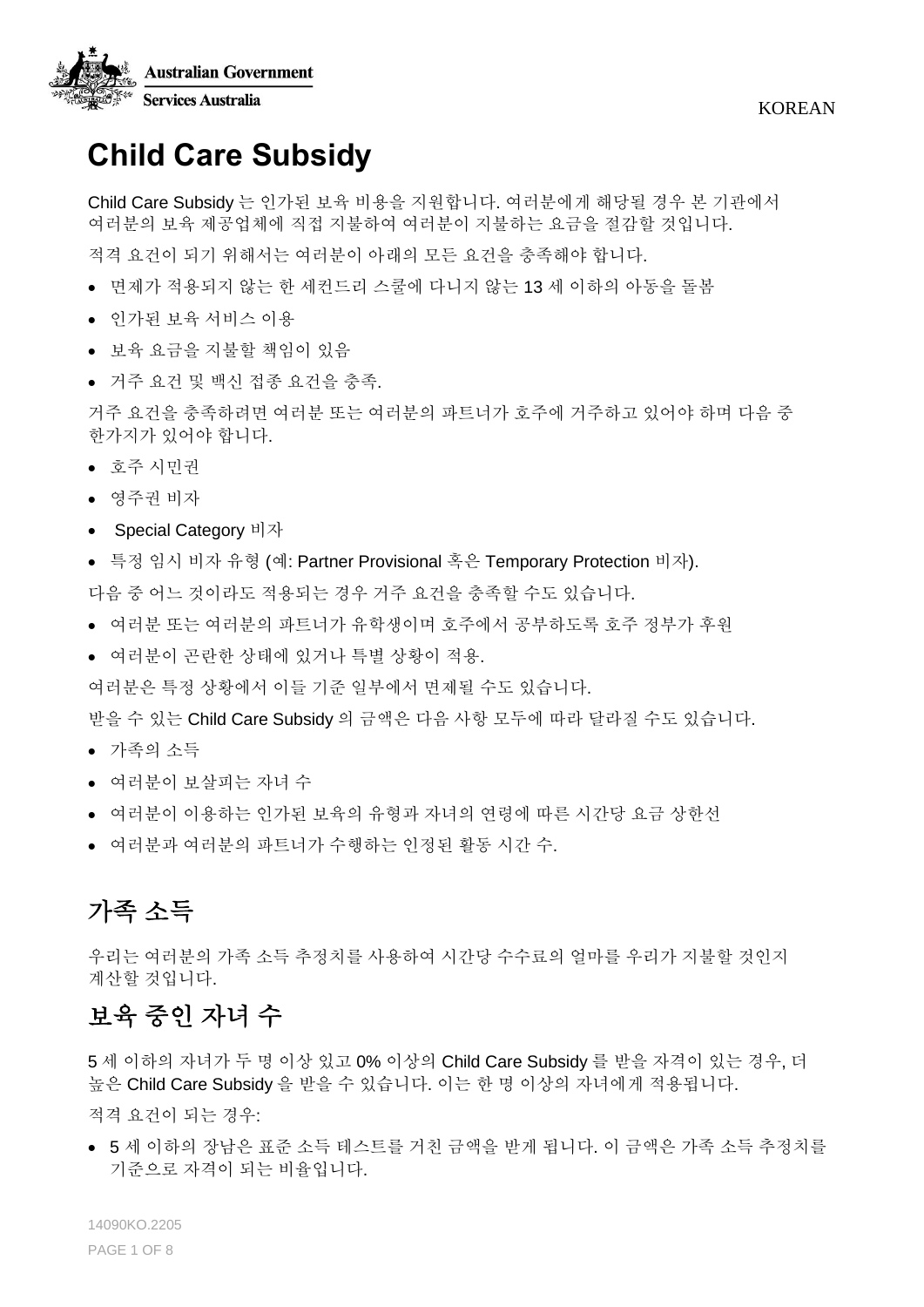• 더 어린 자녀는 30% 더 높은 보조금을 받을 수 있으며 최대 95%로 제한됩니다.

6 세 이상의 자녀는 표준 Child Care Subsidy 비율을 계속 받게 됩니다.

더 높은 Child Care Subsidy 금액은 In Home Care 보육 세션에는 적용되지 않습니다.

이에 대한 더 자세한 내용은 **servicesaustralia.gov.au/higherccs** 에서 참조할 수 있습니다.

### 시간당 금액 한도

받을 수 있는 Child Care Subsidy 의 금액은 여러분이 이용하는 인가된 보육의 유형과 자녀의 연령에 따라 달라집니다.

여러분의 Child Care Subsidy 비율은 보육 서비스에서 청구하는 시간당 요금 또는 시간당 요금 한도 중 더 낮은 금액에 적용됩니다.

### 인정된 활동**:**

Child Care Subsidy 를 받으려면 인정된 활동을 해야 됩니다. 여기에는 다음이 포함될 수 있습니다.

- 유급 근로 출산 휴가와 같은 휴가 포함
- 학업 및 훈련
- 가족 비즈니스에서의 무급 노동
- 일자리를 찾고 있음
- 자원 봉사
- 자영업
- 사례-별- 기타 활동.

활동 테스트 요건을 충족할 수없는 부모에 대한 면제가 있으며 유치원에 참여하는 자녀도 지원합니다.

### 활동 시간 수

여러분에게 파트너가 있을 경우 우리는 여러분 모두의 활동 수준을 살펴볼 것입니다. 우리는 격주 당 몇 시간의 Child Care Subsidy 를 여러분이 받을 수 있는지 산출하기 위해 2 가지 활동 수준 중 더 낮은 것을 사용할 것입니다.

#### 지불 보류

초과 지급 가능성을 줄이도록 돕기 위해 본 기관은 격주 당 5%의 Child Care Subsidy 지불을 보류합니다.

각 회계 연도 말에 본 기관은 여러분의 지불금에 대해 수지 균형을 맞출 것입니다. 우리는 여러분의 소득 추정치를 실제 소득과 비교하여 이를 수행할 것입니다. 이렇게 하면 여러분이 올바른 금액의 보조금을 받았음을 확인할 수 있습니다.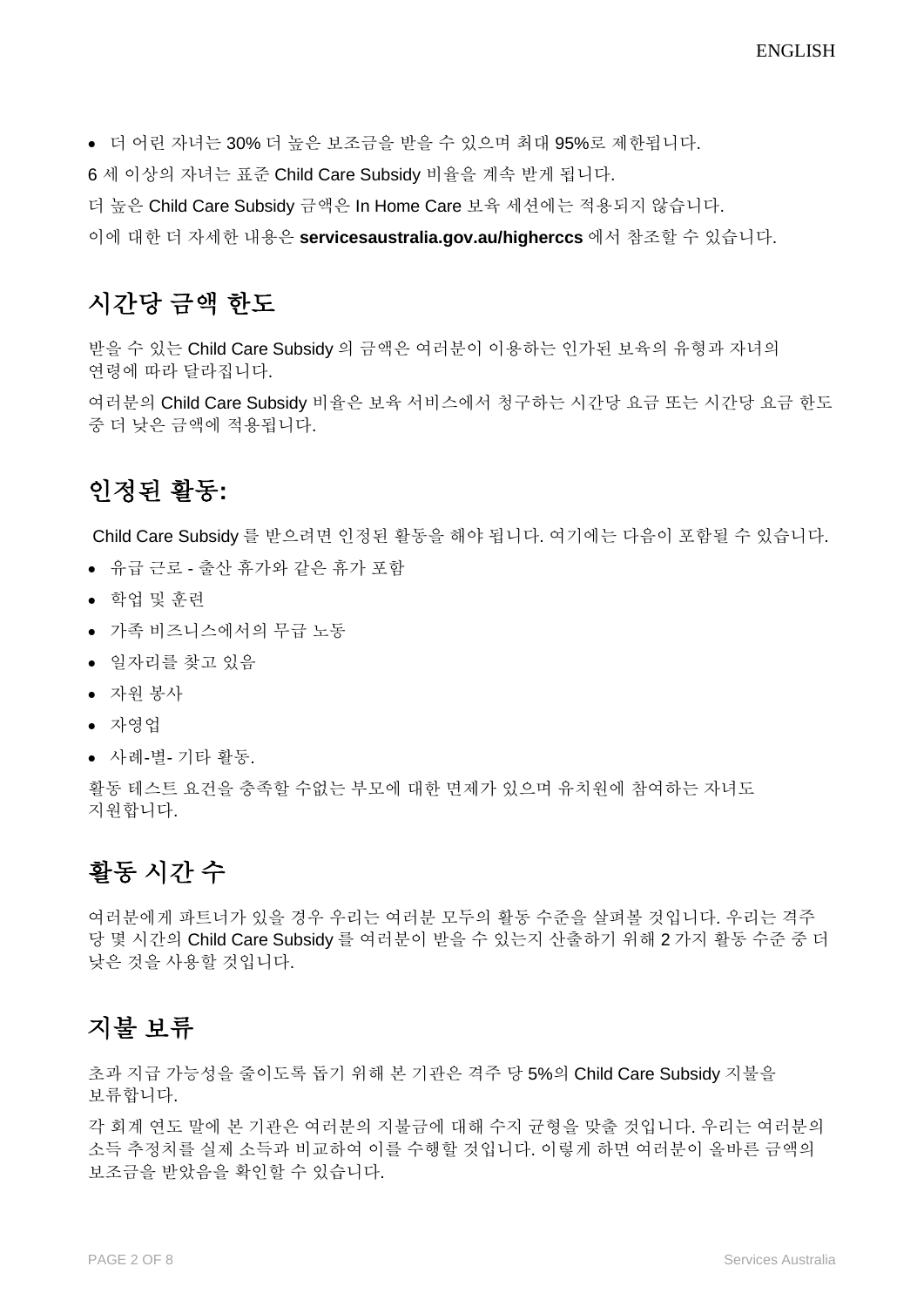여러분의 소득을 저평가하면 갚아야 할 초과 지불액이 생길 수도 있습니다. 우리는 여러분이 갚아야 할 금액을 줄이기 위해 지불 보류한 Child Care Subsidy 를 이용할 것입니다.

가족 소득을 과평가하고 충분한 Child Care Subsidy 를 얻지 못하는 경우 미지불 금액을 여러분에게 직접 지불할 것입니다. 여기에는 우리가 지불 보류한 Child Care Subsidy 가 포함됩니다.

여러분은 지불 보류 금액을 변경할 수 있습니다.

#### **Child Care Subsidy** 청구 방법

온라인으로 청구하려면 myGov 계정과 Centrelink 온라인 계정이 필요합니다. myGov 계정이 Centrelink 에 연결되어 있어야 합니다.

myGov 계정이 없는 경우 **my.gov.au** 를 방문하여 계정을 만드세요.

myGov 계정을 설정하는 데 도움이 필요하면 **servicesaustralia.gov.au/mygovguides** 를 방문하세요

myGov 의 Centrelink 온라인 계정을 사용하여 여러분의 정보 및 증빙 문서를 제공하세요.

### **Additional Child Care Subsidy**

Additional Child Care Subsidy 는 일부 가정에 보육 요금에 대한 추가적 도움을 제공합니다. Child Care Subsidy 에 대한 자격이 있어야 Additional Child Care Subsidy 를 받을 수 있습니다. 신청할 수 있는 다양한 유형이 있습니다.

- Additional Child Care Subsidy (Grandparent). 이는 여러분이 여러분의 손주 또는 증손주를 일차적으로 돌보는 조부모 또는 증조부모인 경우 보육 비용에 도움이 됩니다. 소득 지원금을 받고 있어야 합니다.
- Additional Child Care Subsidy (Temporary Financial Hardship). 이는 여러분이 통제할 수없는 상황으로 인해 일시적인 재정적 어려움을 겪고 있는 경우 보육 비용에 대한 단기적 도움을 제공합니다.
- Additional Child Care Subsidy (Transition to Work). 이는 여러분이 직장, 학습 또는 훈련 활동에 참여함으로써 소득 지원 지급에서 전환하는 경우 보육 비용에 도움이 됩니다.

Additional Child Care Subsidy (Child Wellbeing)은 취약하거나 불우한 가정과 어린이를 돕습니다. 여러분의 보육 서비스 제공자가 여러분을 대신하여 신청할 것입니다.

#### **Additional Child Care Subsidy** 신청 방법

온라인으로 신청하려면 myGov 계정과 Centrelink 온라인 계정이 필요합니다. myGov 계정이 Centrelink 에 연결되어 있어야 합니다.

myGov 을 통한 Centrelink 온라인 계정을 사용하여 여러분의 정보 및 증빙 문서를 제공하세요.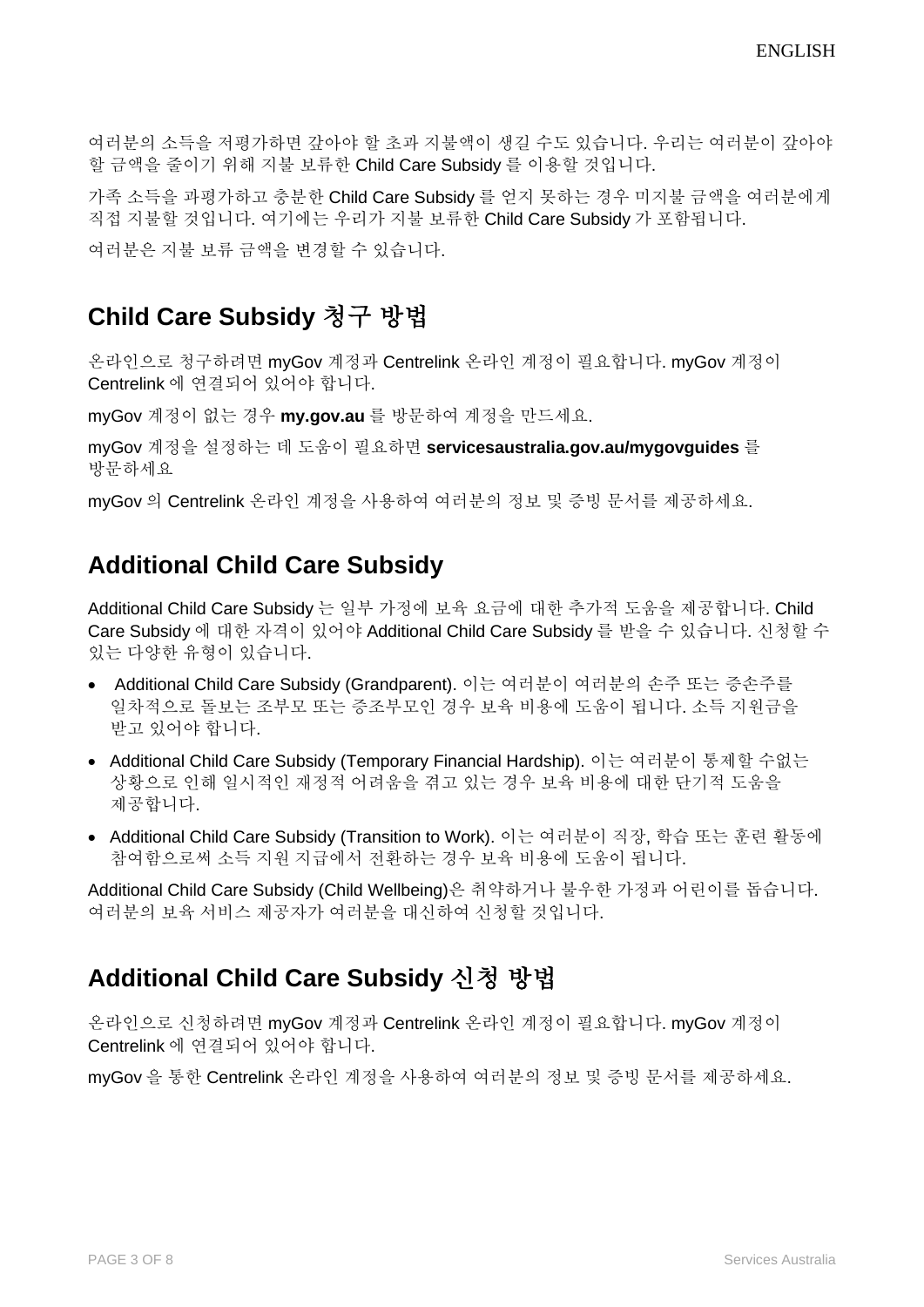# 보육 요금 지원 추산

영어로 된 Starting Blocks 웹 사이트를 이용하여 보육료 지원을 얼마나 받을 수 있는지 확인할 수 있습니다. **startingblocks.gov.au/fees-estimator** 를 방문하세요

### 자녀가 **26** 주 이상 보육을 받지 않은 경우

2022 년 7 월 11 일부터 자녀가 최소 26 주 연속 보육 이용을 중단한 경우 Child Care Subsidy 를 받을 수 없습니다.

한 명 이상의 자녀가 보육 이용을 중단하는 경우 본 기관에서 여러분의 가족을 재평가할 것입니다. 우리는 여전히 보육을 이용하는 다른 자녀들이 2022 년 7 월 11 일부터 더 높은 보조금을 받을 수 있는지 확인할 것입니다.

보육을 이용하지 않기로 결정한 경우 본 기관에 연락하여 자녀의 Child Care Subsidy 에 대한 여러분의 자격을 종료할 수 있습니다.

자녀가 다시 보육원에 참석하기 시작하면 해당 자녀의 Child Care Subsidy 에 대한 새로운 청구를 제출해야 합니다.

### 더 자세한 정보

- Centrelink 수당 및 서비스에 대해 한국어로 저희와 대화하길 원하시면 **131 202** 로 전화하십시오
- 한국어로 정보를 읽고 경청하고 시청할 수 있는 사이트 **[servicesaustralia.gov.au/yourlanguage](http://humanservices.gov.au/yourlanguage)** 를 방문하십시오
- 영어로 된 더 자세한 정보를 원하시면 **[servicesaustralia.gov.au/childcaresubsidy](https://www.humanservices.gov.au/individuals/services/centrelink/child-care-subsidy)** 를 방문하세요.
- 서비스 센터를 방문하세요.

참조: 호주 전역에서 집전화를 사용하여 '13'번호들로 전화하면 고정된 가격이 부과됩니다. 요금은 현지 통화 가격에 따라 다를 수도 있으며 전화 공급업체에 따라 다를 수도 있습니다. 유선 전화로 '1800'에 거는 전화는 무료입니다. 공중전화와 휴대전화를 사용하면 더 비싼 가격이 부과될 수도 있습니다.

#### 면책 조항

이 발행물에 포함된 정보는 지원금 및 서비스에 대한 안내용일 뿐입니다. 여러분의 개인적인 상황에 따라 지원금 신청을 원하고 신청을 하기로 결정하는 것은 여러분의 책임입니다.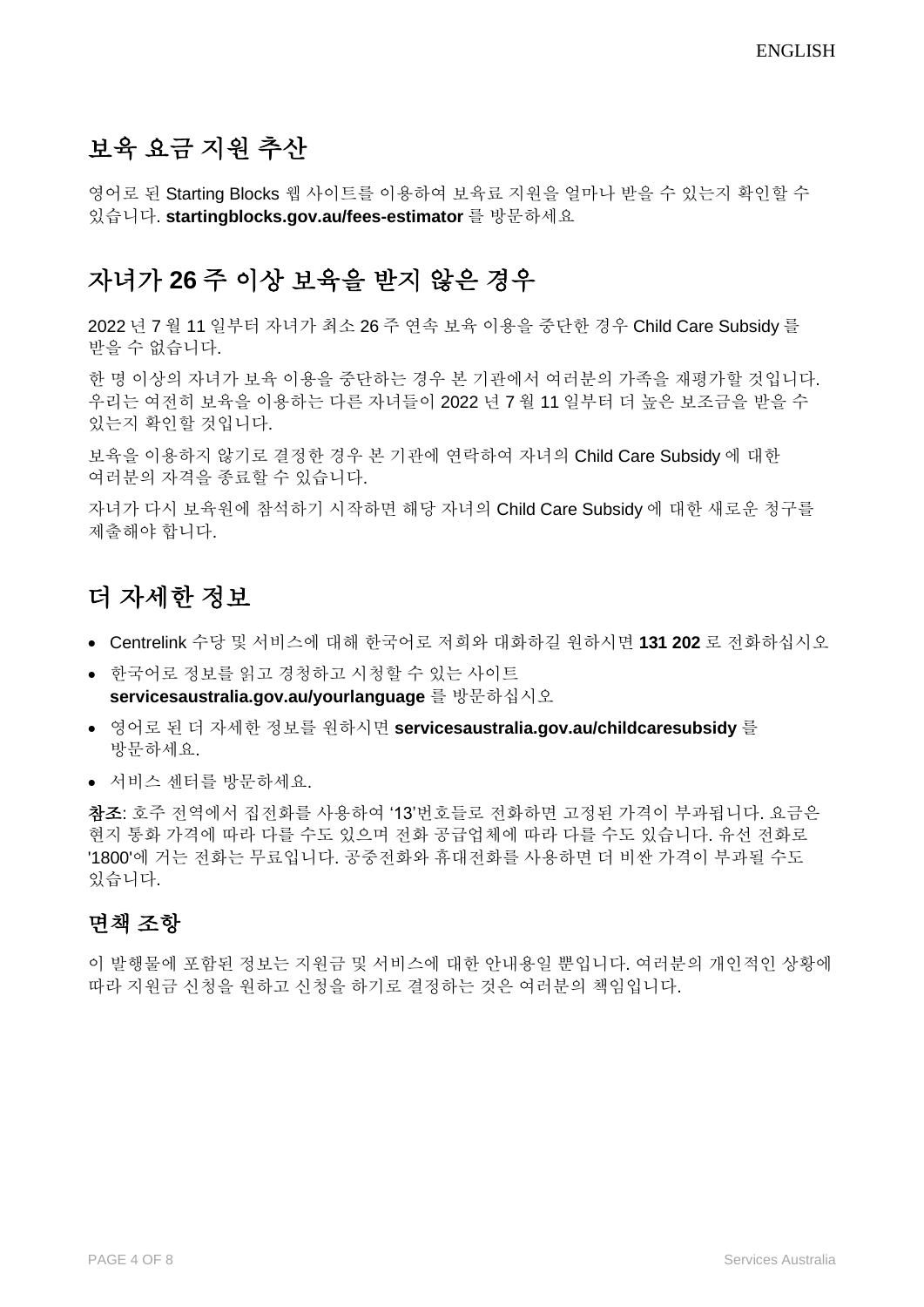

# **Child Care Subsidy**

Child Care Subsidy helps with the cost of approved child care. If you are eligible, we will pay it directly to your child care provider to reduce the fees you pay.

To be eligible you must meet all of the following:

- care for a child 13 years of age or younger who is not in secondary school, unless an exemption applies
- use an approved child care service
- be responsible for paying the child care fees
- meet residency and immunisation requirements.

To meet the residency requirements, you or your partner must be living in Australia and have one of the following:

- Australian citizenship
- a permanent residence visa
- a Special Category visa
- a certain temporary visa type, for example, a Partner Provisional or Temporary Protection visa.

You may also meet the residency requirements if any of the following apply:

- you or your partner are an overseas student, sponsored by the Australian Government to study in Australia
- you are in hardship or special circumstances apply.

You may be exempt from some of these criteria in specific circumstances.

The amount of Child Care Subsidy you can get may depend on all of the following:

- your family's income
- the number of children in your care
- the hourly rate cap based on the type of approved child care you use and the age of your child
- the hours of recognised activities you and your partner do.

# **Family income**

We will use your family income estimate to work out how much of your hourly fee we will pay.

### **Number of children in care**

If you have more than one child aged 5 or under in care, and are eligible for more than 0% Child Care Subsidy, you may get a higher Child Care Subsidy. This will apply for one or more of your children.

If you are eligible:

• your eldest child aged 5 or under will get your standard income tested rate, which is the percentage you are eligible for based on your family income estimate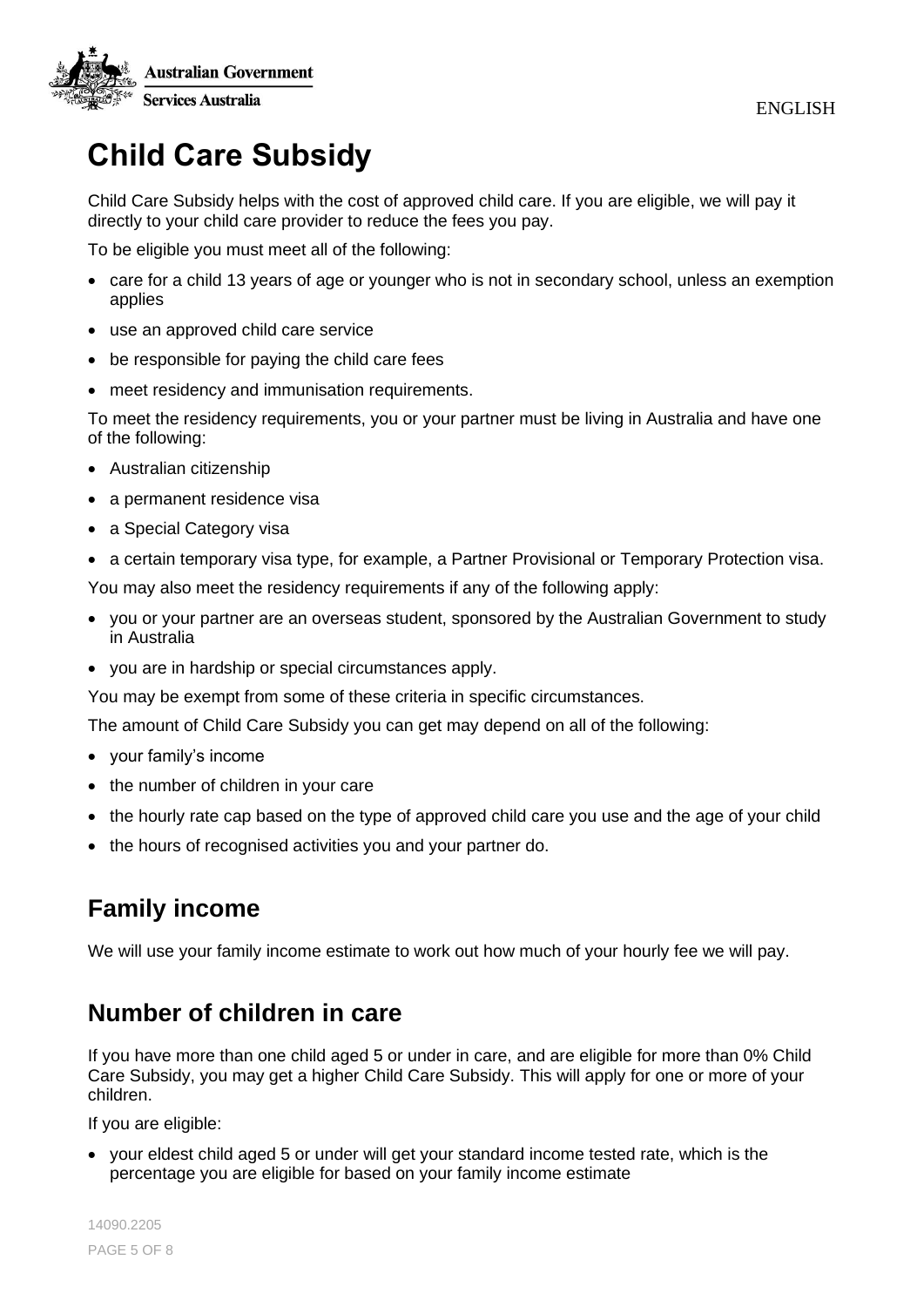• any younger children may get a 30% higher subsidy, capped at a maximum of 95%.

Any children aged 6 and above will continue to get your standard Child Care Subsidy percentage.

The higher Child Care Subsidy rate does not apply to In Home Care sessions of care.

You can read more about this at **servicesaustralia.gov.au/higherccs**

#### **Hourly rate cap**

The amount of Child Care Subsidy you can get will depend on the type of approved child care you use, and the age of your child.

Your Child Care Subsidy percentage will apply to either the hourly fee you are charged by your child care service, or the hourly rate cap whichever is lower.

### **Recognised activities:**

You need to do a recognised activity to get Child Care Subsidy. This can include:

- paid work including leave, like maternity leave
- study and training
- unpaid work in family business
- looking for work
- volunteering
- self-employment
- other activities on a case-by-case basis.

There will be exemptions for parents who cannot meet the activity test requirements, as well as to support children's participation in preschool.

### **Hours of activity**

If you have a partner we will look at both of your activity levels. We will work out how many hours of Child Care Subsidy you can get each fortnight by using the lower of the 2 activity levels.

### **Withholding**

To help reduce the chance of an overpayment, we will withhold 5% of your Child Care Subsidy each fortnight.

At the end of each financial year we will balance your payments. We will do this by comparing your income estimate to your actual income. This will ensure you got the correct amount of subsidy.

If you underestimate your income you may have an overpayment which you will need to pay back. We will use the Child Care Subsidy we withheld to reduce the amount you have to pay back.

If you overestimate your family income and don't get enough Child Care Subsidy, we will pay any outstanding amount directly to you. This will include the Child Care Subsidy we withheld.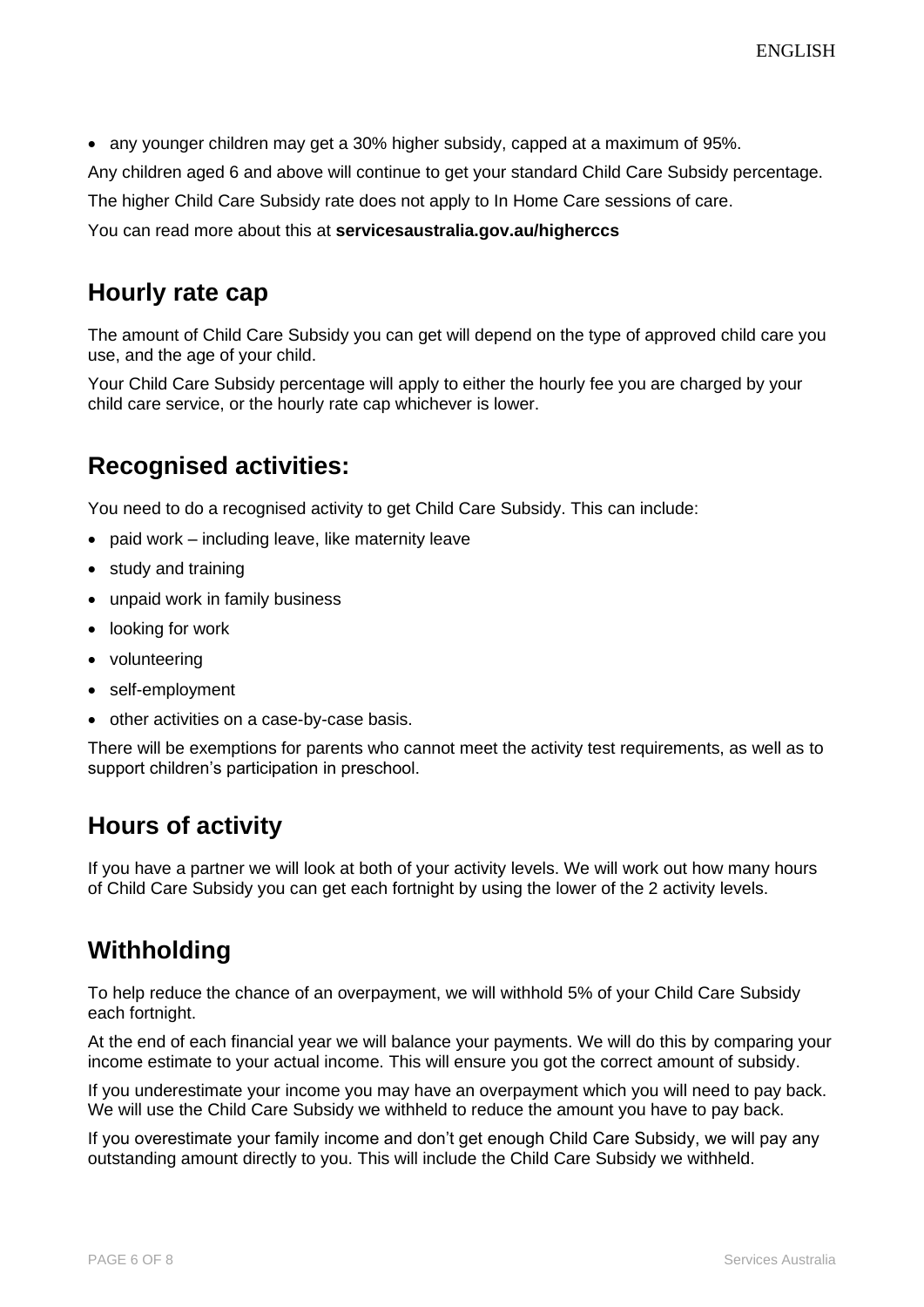You are able to vary your withholding amount.

#### **How to claim Child Care Subsidy**

To make a claim online you need a myGov account and a Centrelink online account. Your myGov account must be linked to Centrelink.

If you do not have a myGov account, go to **my.gov.au** to create one.

For help setting up your myGov account, go to **servicesaustralia.gov.au/mygovguides**

Use your Centrelink online account in myGov to provide your information and any supporting documents.

### **Additional Child Care Subsidy**

Additional Child Care Subsidy offers some families extra help with their child care fees. You must be eligible for Child Care Subsidy to be eligible for Additional Child Care Subsidy. There are different types you can apply for:

- Additional Child Care Subsidy (Grandparent). This helps with the cost of child care if you are a grandparent or great grandparent with primary care of your grandchild or great grandchild. You must receive an income support payment.
- Additional Child Care Subsidy (Temporary Financial Hardship). This gives short-term help with the cost of child care if you are experiencing temporary financial hardship due to circumstances beyond your control.
- Additional Child Care Subsidy (Transition to Work). This helps with the cost of child care if you are transitioning from an income support payment by engaging in work, study or training activities.

Additional Child Care Subsidy (Child Wellbeing) helps vulnerable or disadvantaged families and children. Your child care provider will apply on your behalf.

### **How to apply for Additional Child Care Subsidy**

To apply online you need a myGov account and a Centrelink online account. Your myGov account must be linked to Centrelink.

Use your Centrelink online account through myGov to provide your information and any supporting documents.

### **Estimate your child care fee assistance**

You can use the Starting Blocks website in English to see how much child care fee assistance you can get. Go to **startingblocks.gov.au/fees-estimator**